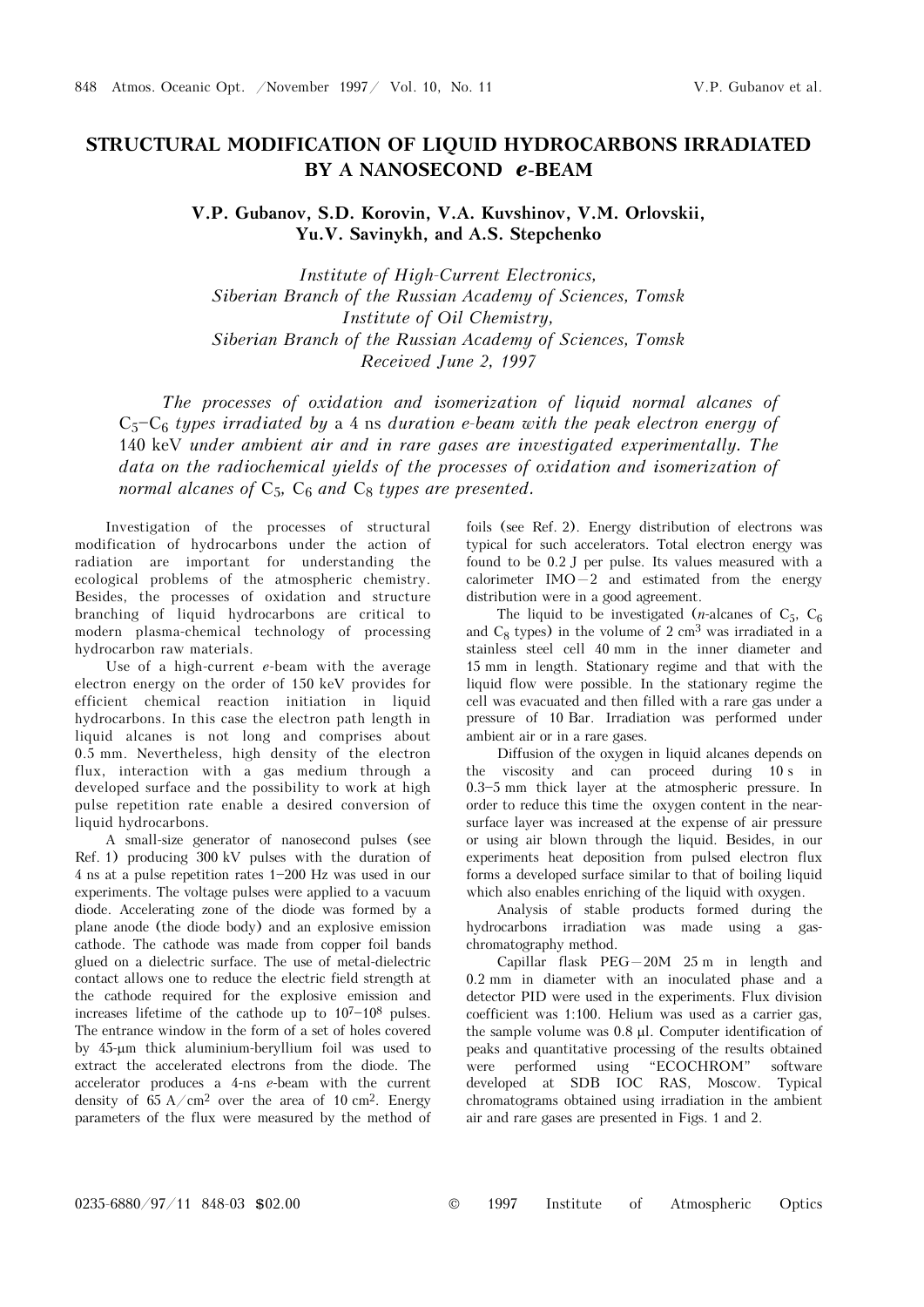

*FIG. 1. Chromatograms of the radiolysis products of octane in argon.* 



*FIG. 2. Chromatograms of the radiolysis products of octane when blown through with air.*

Radiolysis of products and their radiative-chemical yields (*G*) for normal alcanes irradiated by an *e*-beam in argon are listed in Table I.

| Heptane,                      |                        | Octane,                         |                        |
|-------------------------------|------------------------|---------------------------------|------------------------|
| dose $2.8 \cdot 10^{21}$ eV/g |                        | dose $2.7 \cdot 10^{21}$ eV / g |                        |
| in argon, $p = 1$ Bar         |                        | in argon, $p = 1$ Bar           |                        |
| Product                       | G,<br>molecules/100 eV | Product                         | G,<br>molecules/100 eV |
| $\Sigma i$ –C <sub>6</sub>    | 0.8                    | $C_n < C_8$                     | 4.3                    |
| $\Sigma i$ – $C_8$            | 1.7                    | $\Sigma i$ – $C_9$              | 6.5                    |
| $\Sigma i$ –C <sub>9</sub>    | 0.9                    | $n-C_9$                         | 0.5                    |
| $n-C_9$                       | < 0.1                  | $\Sigma i$ –C <sub>10</sub>     | 1.9                    |
| $\Sigma i$ – $C_{10}$         | 0.7                    | $n - C_{10}$                    | 0.5                    |
| $n - C_{10}$                  | < 0.1                  | $\Sigma i$ –C <sub>12</sub>     | 1.8                    |
| $C_{12:1}$                    | < 0.1                  | $n - C_{12}$                    | 0.4                    |
| $\Sigma i$ – $C_{12}$         | 2.7                    | $\Sigma i$ – $C_{14}$           | 1.4                    |
| $n - C_{12}$                  | 0.3                    | $n - C_{14}$                    | 1.2                    |
|                               |                        | $C_{16:1}$                      | 0.4                    |
|                               |                        | $\Sigma i$ – $C_{16}$           | 14.6                   |
|                               |                        | $n - C_{16}$                    | 0.7                    |

*TABLE I.* 

In this case normal alcanes with the molecular mass lower and higher than those of the initial alcanes along with the dimers and their different isomers  $i-C_{2n}$ are main radiolysis products in the liquid phase. In both cases the maximal yield of isomers  $i-C_{2n}$  was obtained. Only trace amounts of unsaturated hydrocarbons were found.

The mechanism of radiolysis product formation in a monomolecular and bimolecular processes is associated with reactions involving free radicals produced due to the break of C-H and C-C bonds in the excited alcane molecules. Therewith the main fraction of radicals are formed due to the break of C-H bonds. The yield of radicals with a smaller size as compared to the initial molecules is lower than that of radicals formed due to the break of  $C-H$  bonds (see Ref. 3). The break of  $C-C$ bonds can occur both in the processes of excitation and ionization. The radicals can split out the secondary hydrogen atoms from normal alcanes or they recombinate with one of the other radicals. Besides, disproportionation can happen. The dominating reaction depends on the condition wherein it occurs. In conditions of our experiments when the overall cross-section area of the tracks even in the initial lengths reaches about 20% of the overall irradiated surface the reactions prevail that produce isomers of dimers and hydrocarbons with intermediate molecular mass. These hydrocarbons and dimers are formed in the process of statistical combining of various hydrocarbon radicals with the prevailence of the disproportionation reaction. Besides, an anomalous distribution of products from group  $C_{n+1}$  as compared to those from groups  $C_{n+2}$ ,  $C_{n+3}$  and so on is observed when irradiating *n*-alcanes  $(C_6, C_8)$  with a nanosecond *e*-beam. The anomaly was observed earlier by other authors (see Ref. 3). In this paper both linear and branched  $C_{n+1}$ products are predominantly formed by introducing through the C-H bonds that occurs in the process of radiolysis of methylene in a singlet state rather than through recombination of maternal radicals with the methyl ones.

Experiments on oxidation of *n*-alcanes were performed in air at an enhanced pressure or using air blowing through the initial product. Oxygen, because of its high reactive ability with respect to electrons and free radicals has strong effect on hydrocarbon radiolysis. Radiolysis of *n*-alcanes in the presence of oxygen yields radicals  $C_nH_{2n+1}O_2$ , HO<sub>2</sub>, and  $O_2^-$  that interact according to the conventional reaction scheme:

$$
C_nH_{2n+1}O_2 + C_nH_{2n+1}O_2 \to C_nH_{2n+1}OH + C_nH_{2n}O + O_2, \tag{1}
$$

$$
C_nH_{2n+1}O_2 + C_nH_{2n+1}O_2 \to C_nH_{2n+1}OOC_nH_{2n+1} + O_2,
$$
\n(2)

$$
C_nH_{2n+1}O_2 + HO_2(O_2^-) \to C_nH_{2n+1}OOH(C_nH_{2n}OO^-) + O_2,
$$
\n(3)

$$
HO_2 + HO_2(O_2^-) \to H2O_2 (HO_2^-) + O_2 . \tag{4}
$$

Main products of the irradiation of  $C_5$ ,  $C_6$ , and  $C_8$ liquid alcanes by a nanosecond *e*-beam at air pressure of  $3-5$  Bar or when blowing them through with air are carbonyl compounds and spirits (see Tables II and III) resulting from disproportionation of peroxide alcyle